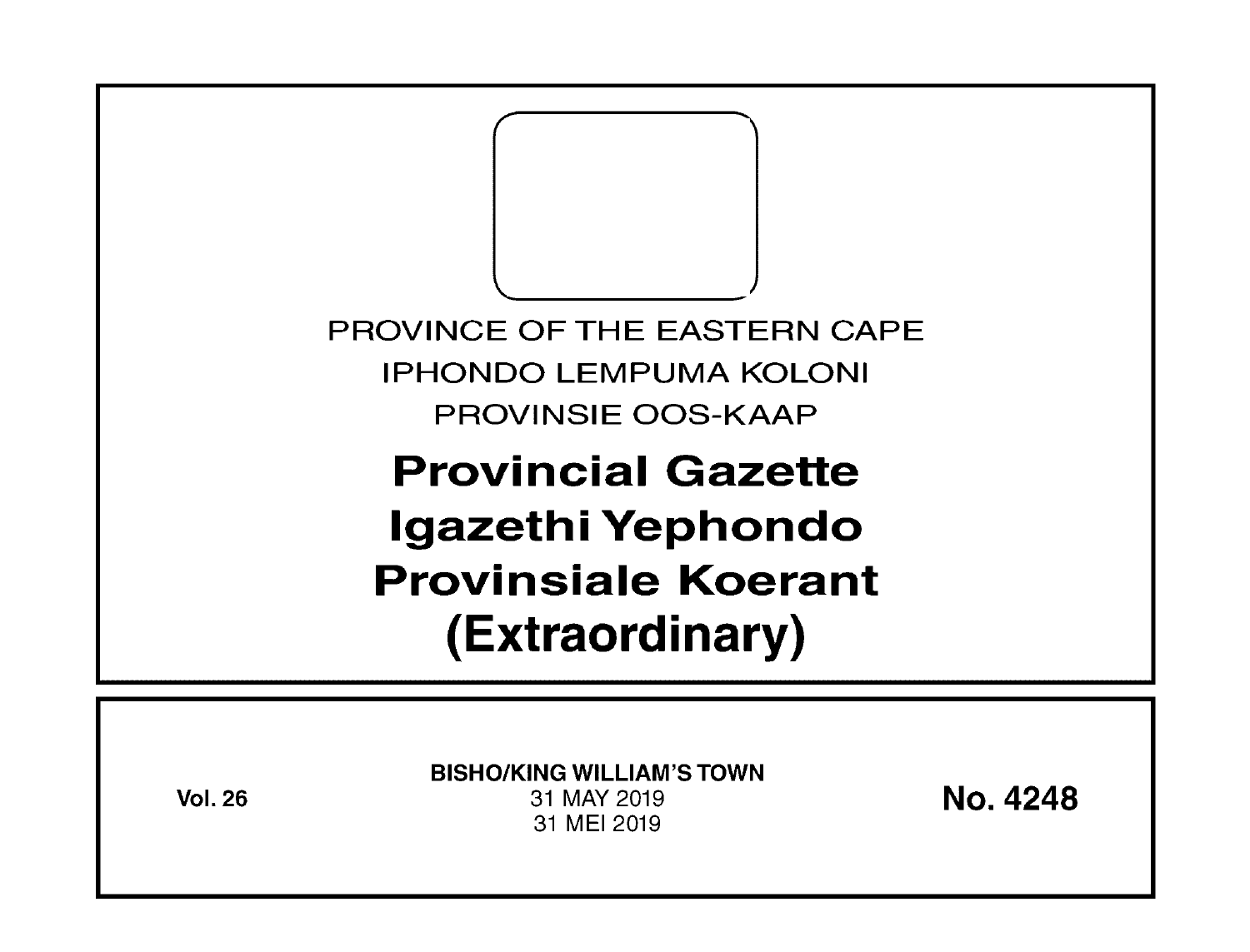## **CONTENTS**

|     |                                                             | Gazette<br>No. | Page<br>No. |
|-----|-------------------------------------------------------------|----------------|-------------|
|     | LOCAL AUTHORITY NOTICES . PLAASLIKE OWERHEIDS KENNISGEWINGS |                |             |
| 111 |                                                             | 4248           |             |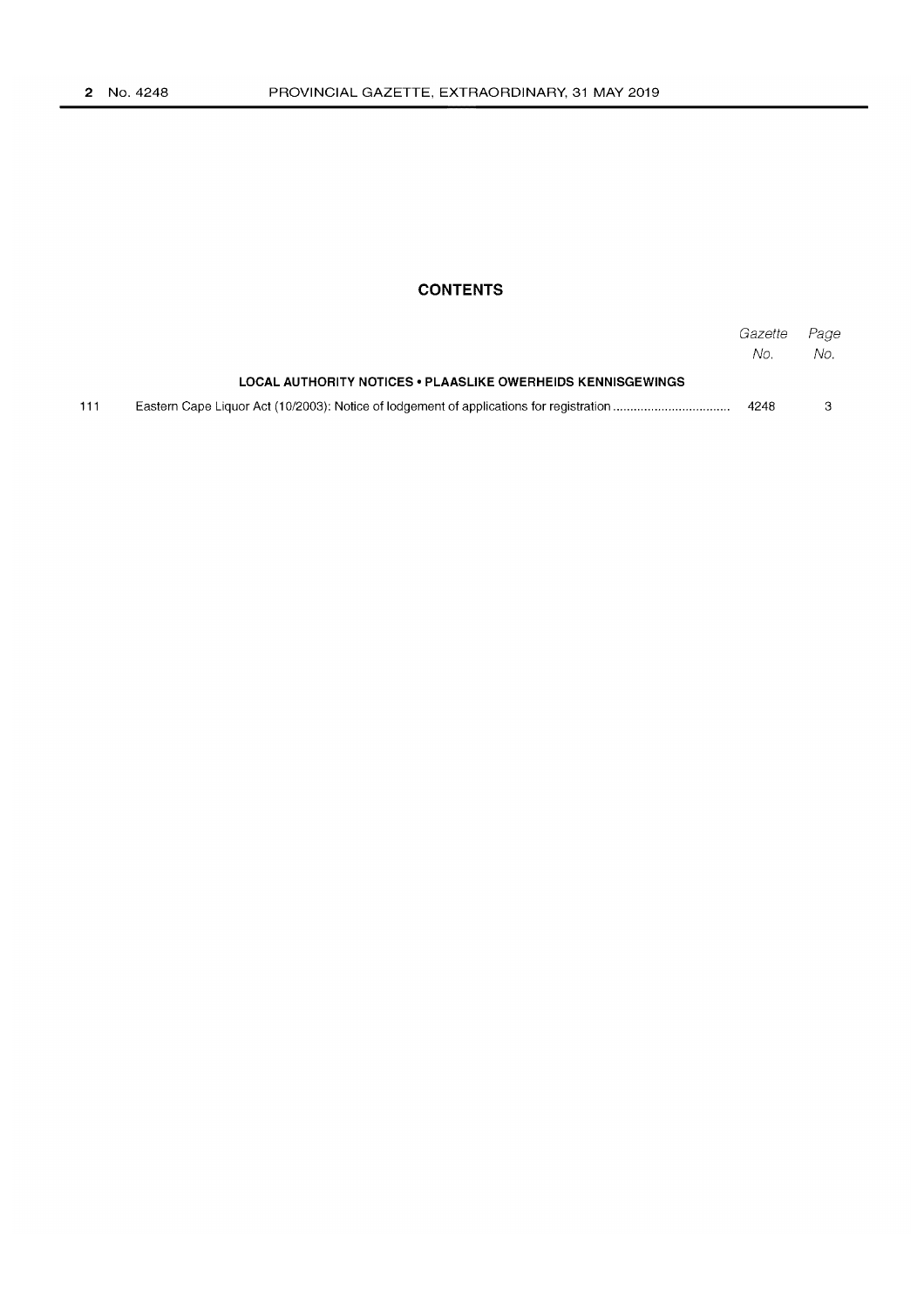# LOCAL AUTHORITY NOTICES • PLAASLIKE OWERHEIDS KENNISGEWINGS

### LOCAL AUTHORITY NOTICE 111 OF 2019

1. CM3 [Reg 4 (1))

# EASTERN CAPE LIQUOR ACT, 2003 (Act No. 10 of 2003) NOTICE OF LODGEMENT OF APPLICATIONS FOR REGISTRATION

Notice is hereby given that the applications for registration, particulars of which appear in the Schedule hereunder, have been lodged with the Board.

Interested parties may, free of charge, inspect any application which appears in the Schedule hereunder and may within twenty one days of<br>this notice, lodge with the Board written representations in support of, or written

### LERATO RADIKOANYANA EASTERN CAPE LIQUOR BOARD 30 May 2019

**SCHEDULE** 

| <b>Application Number</b> |                   | Name and number of<br>Ward                                    | Kind of registration<br>applied for | Kind of liquor to<br>be sold | Name under which business is to be<br>conducted and particulars of the erf.<br>street or farm              |
|---------------------------|-------------------|---------------------------------------------------------------|-------------------------------------|------------------------------|------------------------------------------------------------------------------------------------------------|
| 1.                        | REF8403025691088  | Ward 49 Buffalo City<br>Metropolitan<br>Municipality          | On & Off Consumption                | All kinds                    | Place,<br>Dumza's<br>1148<br>Gugulethu,<br>Ndevana. King Williams Town, 5606                               |
| 2.                        | REF2019/147994/07 | Ward 3 Buffalo City<br>Metropolitan<br>Municipality           | On Consumption                      | All kinds                    | 57 On Pierce (Pty) Limited, No. 57 Pearce<br>Road, Berea, East London, 5201                                |
| 3.                        | REF2013/21305307  | Ward 18 Buffalo City<br>Metropolitan<br>Municipality          | On & Off Consumption                | All kinds                    | Urban Junction, Erf 11097, No. 46 Beach<br>Road. Nahoon, East London, 5201                                 |
| 4.                        | REF7207235335084  | Ward 54 Nelson<br>Mandela Metropolitan<br><b>Municipality</b> | On & Off Consumption                | All kinds                    | Pink House Tavern, 8 Madela Street, N.U.<br>30 Motherwell, Port Elizabeth, 6001                            |
| 5.                        | REF8801200133083  | Ward 48 Nelson<br>Mandela Metropolitan<br><b>Municipality</b> | Off Consumption                     | All kinds                    | Raylene's Place, 29375 Joe Slovo, New<br>Kabah, Uitenhage. 6229                                            |
| 6.                        |                   | Ward 6 Great Kei Local                                        | On & Off Consumption                | All kinds                    |                                                                                                            |
| 7.                        | REF2009/167301/23 | <b>Municipality</b>                                           |                                     | Ali kinds                    | Mgijima, Erf 1959, Komga, 4950<br>The Place Tavern, Nonjintsila Location,                                  |
| 8.                        | REF9008036305088  | Ward 2 Nyandeni Local<br>Municipality                         | On & Off Consumption                | All kinds                    | Nkanunu Administrative Area, Nggeleni,<br>5140                                                             |
|                           | REF8712185741081  | Ward 21 Nyandeni<br>Local Municipality                        | On & Off C <b>o</b> nsumption       |                              | Endaweni Tavern, Mbange Location,<br>Mposana Administrative Area, Nggeleni,<br>5410                        |
| 9.                        |                   | Ward 9 Kouga Local                                            |                                     | All kinds                    | Endaweni Sports Bar And Chisanyama,                                                                        |
| 10.                       | REF3304235027086  | <b>Municipality</b><br>Ward 10 Dr Beyers                      | On & Off Consumption                | All kinds                    | Erf 663, Metlerkaap Street, Hankey, 6335                                                                   |
| 11                        | REF8108045252080  | Naude Local<br><b>Municipality</b>                            | On & Off Consumption                | All kinds                    | Nilon's Tavern, Erf 966, 74 Cape Location,<br>Klipplaat, 6255                                              |
| 12.                       | REF7702285816082  | Ward 19 Mbizana Local<br><b>Municipality</b>                  | On & Off Consumption                |                              | Ntsingizi<br>Tavern,<br>Nikhwe<br>Location,<br>Vuyisile Village, Bizana, 4800                              |
|                           | REF6303031652088  | Ward 18 Mbizana Local<br><b>Municipality</b>                  | On & Off Consumption                | All kinds                    | Mama's Tavern, Mpunzi Location, Imizize<br>Administrative Area, Bizana. 4800                               |
| 13.                       | REF6303305891089  | Ward 26 Mbizana Local<br>Municipality                         | On & Off Consumption                | All kinds                    | Tobo's Tavern, Mount Zion Location,<br>Isikelo Administrative Area, Bizana, 4800                           |
| 14.                       |                   | Ward 16 Raymond<br>Mhlaba Local                               |                                     | All kinds                    | Mzilikazi's<br>Tavern.<br>Cwaru<br>Location.                                                               |
| 15.                       | REF9312180752081  | Municipality<br>Ward 17 Nyandeni                              | On & Off Consumption                | All kinds                    | Middledrift, 5685<br>Madyalathi No. 1 Tavern, Old Bunting<br>Mission,<br>Katini<br>Administrative<br>Area, |
|                           | REF6801018775085  | Local Municipality                                            | On & Off Consumption                |                              | Nggeleni, 5114                                                                                             |